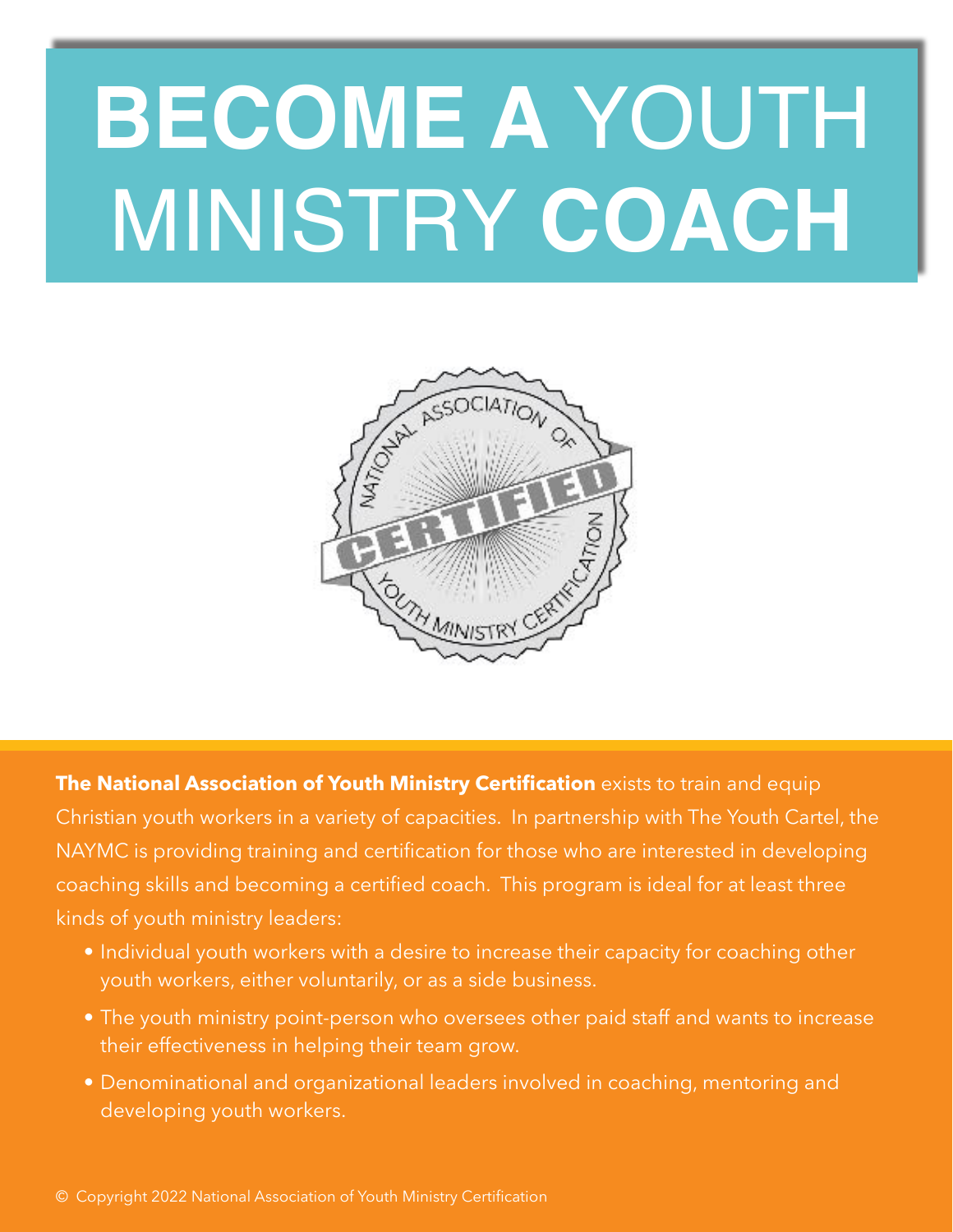# COACHING CERTIFICATION PROGRAM

As a discipline, coaching involves one person intentionally partnering with another person to chart a course toward their preferred future. Coaching relies on a distinct set of values and practices that differentiate it from training, counseling, or mentoring. A coaching approach believes that the client is the expert, and the coach's role is to guide them through a process as they determine their next steps. Effective coaches need a mix of skills, experience, and self-awareness. NAYMC's Coaching Certification Program offers an approach that will prepare you to serve as an effective coach, specifically for other youth workers. This program will challenge, equip, and prepare you for what's next.

A three-day intensive training serves as the foundation of the program. In advance, qualified participants will prep with some assigned reading and a series of assessments. The curriculum will introduce you to the basic philosophy behind coaching and give you ample opportunity to practice your coaching skills. We will also spend time discussing specific coaching strategies that you can implement in your coaching work. Following the training, you'll begin a supervised coaching experience that, upon successful completion, will result in you becoming a certified coach.

## COSTS AND NEXT STEPS

The program fee for NAYMC's Coaching Certification is \$2750. We can be flexible with payment plans, including payments taking place over two budget years. The application process starts by filling out the application at ymcert.com/apply

After submitting an application, someone from our team will be in contact about setting up a 30-minute phone call as the final step in the application process. Additional questions can be emailed to our Lead Coach, Brian Wallace [\(brian@brian-wallace.com\)](mailto:brian@brian-wallace.com)

To apply, visit: <https://ymcert.com/apply/>

# Schedule:

## Day 1

8:00 AM Welcome and Introductions 9:30 AM Coaching 101 with Marko 11:00 AM Coaching Skills Session #1 Noon Lunch on Site 1:00 PM Teaching Block #1 2:00 PM Skills Session #2 3:15 PM Teaching Block #2 4:15 PM Skills Session #3 5:30 PM Wrap-up 6:00 PM Group Dinner

## Day 2

8:00 AM Teaching Block #3 9:00 AM Skills Session #4 10:15 AM Teaching Block #4 11:15 AM Skills Session #5 12:30 PM Lunch on Site 1:30 PM Teaching Block #5 2:30 PM Skills Session #6 3:45 PM Teaching Block #6 4:45 PM Skills Session #7 6:00 PM Wrap-Up

## Day 3

Noon Wrap-up

8:00 AM Situational Coaching 9:00 AM Ethics in Coaching 10:30 AM Coaching Plan Development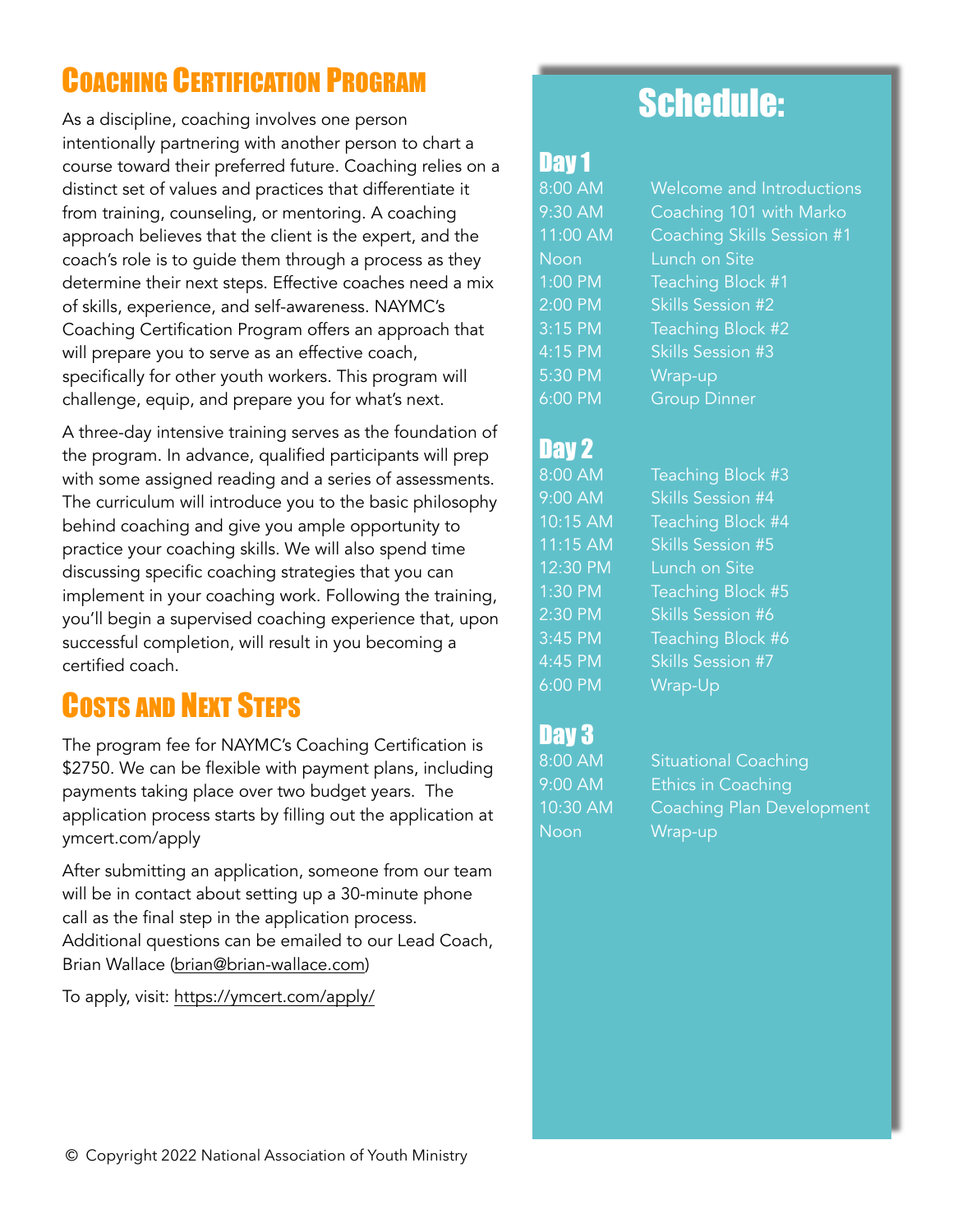# **FREQUENTLY ASKED QUESTIONS**

#### What else should I know about this program?

The biggest surprise for many of our participants was how much this program helped them grow individually. With the emphasis on self-awareness combined with numerous opportunities to be coached, participants have shared over and over how valuable this program was for them personally as well as professionally.

#### How many books do I need to read ahead of time?

There are two assigned books - The Road Back to You by Ian Morgan Crohn and Bringing Out the Best in Everyone You Coach by Ginger Lapid-Bogda. Neither of them are especially long or difficult to read.

#### How is the Enneagram used as part of this training?

The Enneagram serves as a framing concept for this approach to coaching. It provides an avenue for the coach to explore their own strengths and weaknesses. This program is not designed to train you to be an enneagram coach, but rather to use insights and lessons from the enneagram in your own coaching work.

#### Is this training specific to youth ministry?

Kind of. Because youth ministry is what we know best, the program is designed with youth workers and the world of youth ministry in mind. That being said, the coaching model itself is built on a theological foundation and not in any way limited to coaching youth workers. While the majority of the participants have been in youth ministry, we've had Sr. Pastors, Mid-council staff, Next Gen Pastors, Children's Ministry leaders, and more complete the training.

#### How much time is spent practicing coaching?

About half. At the beginning of the training you'll be paired with another participant who you'll work with throughout the course of the training. After each teaching block, you and your partner will take turns practicing the skills that were covered in that block.

#### Is this training ICF (International Coaching Federation) accredited?

No it is not. Typically, ICF accredited programs costs thousands more and require at least 100 hours of coaching to complete your first level of certification. However, we've intentionally aligned this program with both the competencies and ethical standards of ICF. This training is a good introduction to coaching and if down the road you wish to pursue ICF accreditation, what you learn in this program will prepare you well for that next step.